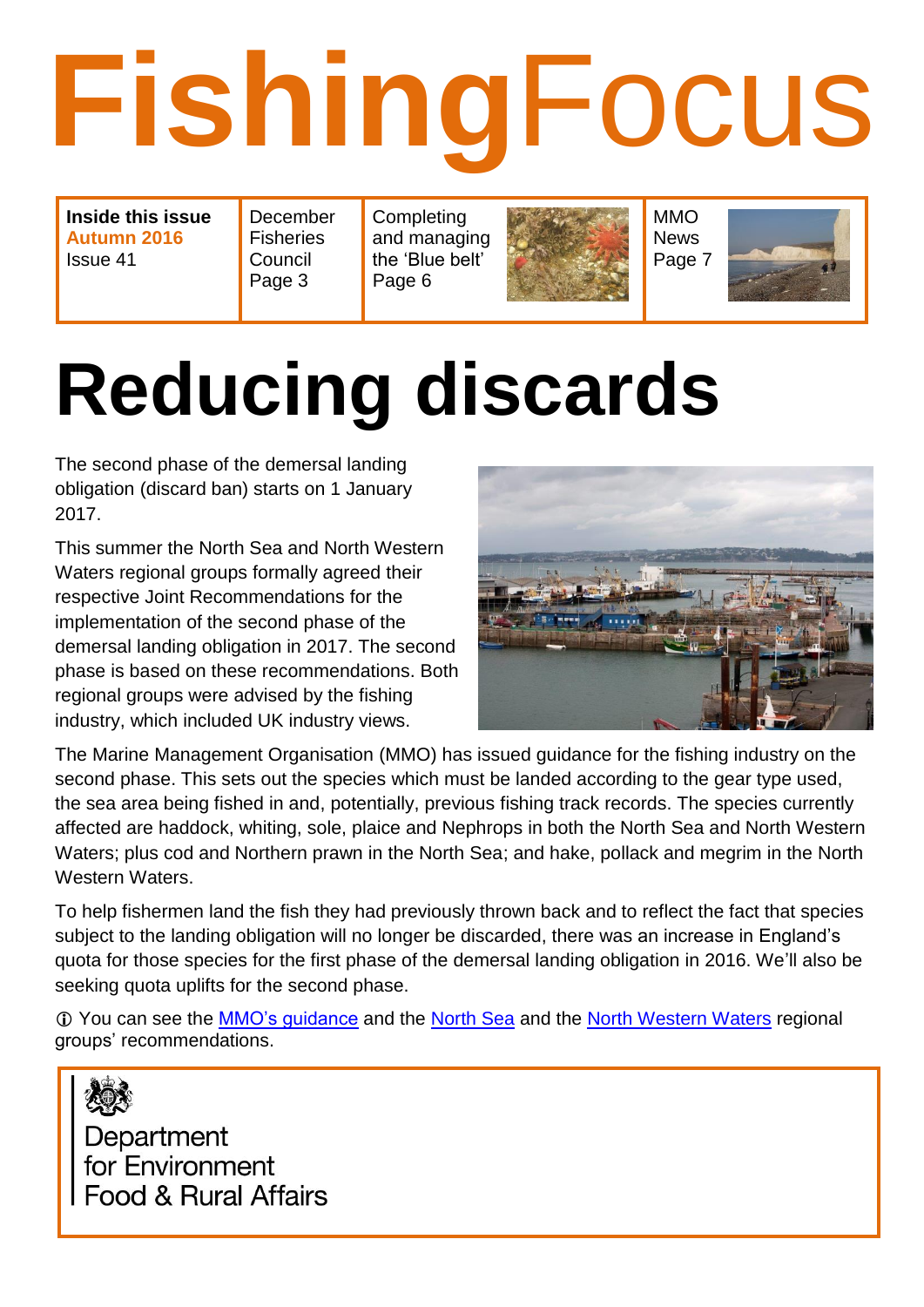#### **COMMENT AND NEWS IN BRIEF**



In recognition of the importance of marine and fisheries for EU Exit, Defra has re-created a separate directorate. For me this means a very welcome return to fisheries and I look forward to working with you all again.

At this time of year a major focus of activity is always working with the Devolved Administrations and stakeholders across the UK to identify UK priorities for the December Fisheries Council. As usual, we'll be seeking the best possible opportunities for UK fishermen in line with scientific advice (see page 3).

Another priority is ensuring the smoothest possible introduction of the next phase of the demersal landing obligation and at December Council will be seeking quota uplifts to support this. European Maritime and Fisheries Fund grants are also available to help the introduction of the landing obligation (see page 3). We're also pressing ahead with plans for a 'Blue Belt' of marine protected areas (see page 5). Alongside our 'business as usual'

activities, we're listening to your views on making the most of new opportunities when we leave the EU to realise our vision of clean, healthy, safe, productive and biologically diverse oceans and seas.

Neil Hornby Acting Director, Marine and Fisheries

#### **UK queen scallop fishery**

UK administrations are seeking views on proposals to improve the management of the UK queen scallop fishery in the Irish Sea. The proposals include increasing the minimum size of scallop that can be retained and options for restricting access to the fishery.

**T** You can respond to the [consultation](https://consult.scotland.gov.uk/marine-scotland/queen-scallop-consultation) which closes on 3 January 2017.

#### **Marine protected area consultation**

**The** MMO has issued a call for evidence to inform MMO draft site assessments for marine protected areas (MPAs) in English inshore waters. These assessments will help the MMO ensure current and potential fishing activities don't have a negative impact on habitats and species in these MPAs.

 You can find the [consultation](https://consult.defra.gov.uk/mmo/call-for-evidence-on-marine-protected-area-assessm) which is open until 12 December 2016; the [draft site summaries,](https://www.gov.uk/government/publications/managing-fisheries-in-mpas-draft-site-summaries) and read about [understanding marine conservation byelaws,](https://www.gov.uk/guidance/marine-conservation-byelaws) and [managing fisheries in marine protected areas.](https://www.gov.uk/government/collections/managing-fisheries-in-marine-protected-areas)

#### **Avoiding spurdog by-catch**

Defra, the MMO and Cefas (Centre for Environment, Fisheries and Aquaculture Science) are working with the Shark Trust and Cornish Fish Producers' Organisation on the next phase of a trial of a spurdog by-catch avoidance tool. This follows a significant effort by the UK to secure a by-catch allowance enabling us to further develop and promote this novel approach to managing potential 'choke' species under the landing obligation. Six vessels will now be trialling the spurdog by-catch reporting tool in the South West, using a variety of gears such as trawls and nets. Fishermen joining the pilot project have a dispensation from the MMO to allow landing of dead spurdog. The fishermen will be providing real-time, daily reports of their spurdog by-catch. Advisory maps will be prepared from the reports to inform fishermen where there is a risk of encountering spurdog.

 You can find out more about the [Spurdog by-catch](https://www.gov.uk/government/news/spurdog-picked-dogfish-by-catch-avoidance-programme)  [avoidance programme.](https://www.gov.uk/government/news/spurdog-picked-dogfish-by-catch-avoidance-programme)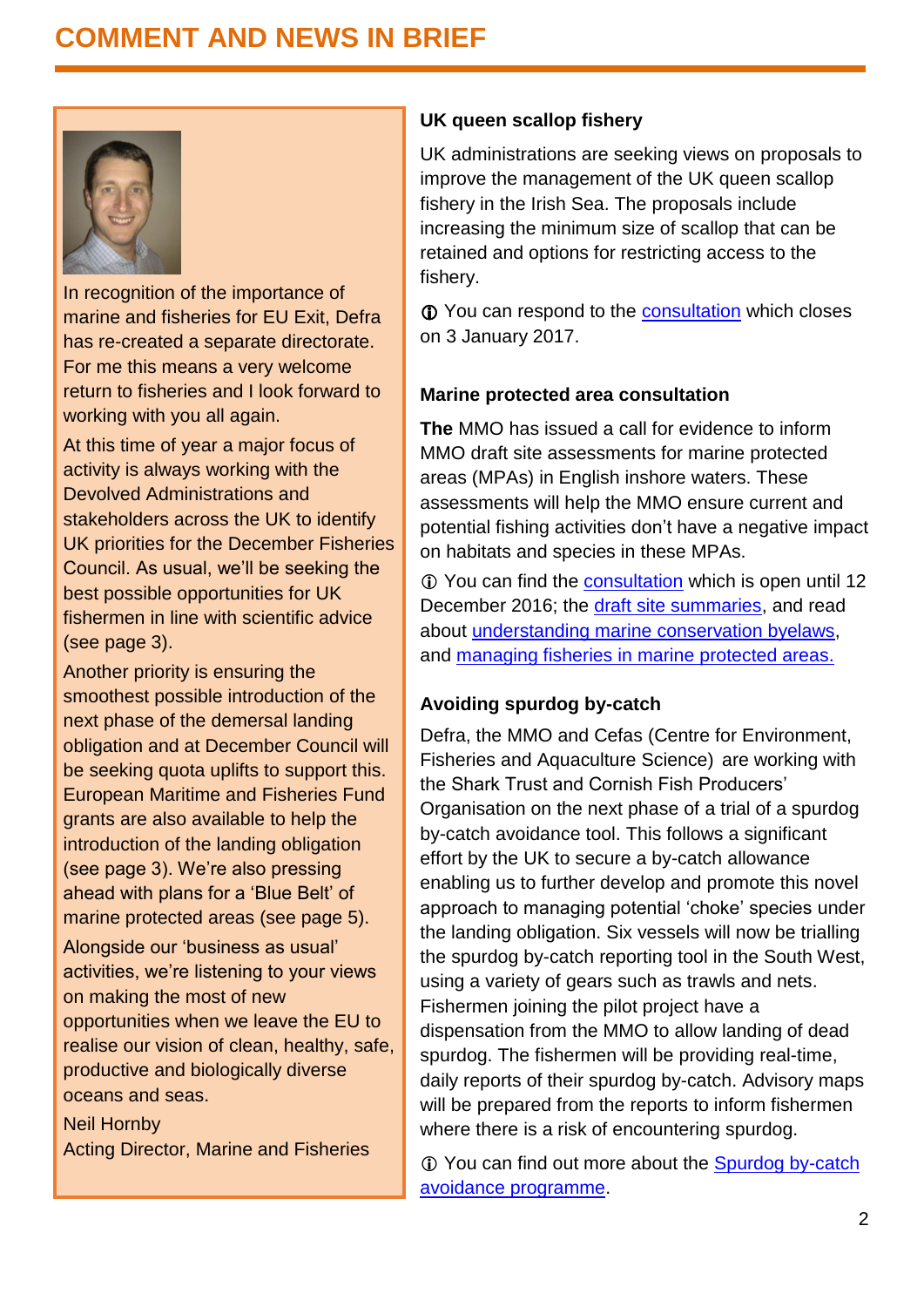#### **December Fisheries Council**

We're currently working with the Devolved Administrations and stakeholders from across the UK to identify UK priorities for the December Fisheries Council.

We've already made a good start for 2017 fishing opportunities in the Coastal States negotiations on mackerel in the north-east Atlantic, where we secured the continuation of the 2014-18 arrangement for allocating the share of the stock. This will lead to the UK achieving an increase of about 11% on last year's quota – which translates into about £15m of extra fishing opportunities for the UK fleet.

For EU quota stocks, we're continuing to make progress towards more sustainable fishing with more now being fished at Maximum Sustainable Yield (MSY) – but there's more to be done.

Our starting point for the December Council will therefore be to support the management of stocks at MSY in 2017 wherever possible. We'll also be seeking quota uplifts to ease the introduction of the demersal landing obligation (see page 1).

Overall, we're aiming to secure the best possible opportunities for UK fishermen in line with scientific advice on the state of fish stocks. This approach will help us to secure the sustainable stocks which are essential for a profitable long term future for the fishing industry and a healthy marine environment.

#### **European Maritime and Fisheries Fund**

The MMO has offered £4.8 million of funding to six Fisheries Local Action Groups (FLAGs) under the European Maritime Fisheries Fund (EMFF). This funding will enable the Cornwall, Dorset and East Devon, Hastings, Holderness, North of Tyne and North Thames FLAGs to take forward their local development strategies to benefit and develop fisheries, coastal communities and the wider supply chain infrastructure.

The MMO is also inviting applications for funding for projects focusing on CFP reform; improving health and safety on vessels; enhancing the quality or value of catch; investing in port and harbour infrastructure; and helping processing of seafood or general investments in aquaculture. The closing dates for the 2017 MMO grants panels for considering EMFF applications for projects costing £100,000 or over will be published soon.

The Chancellor will guarantee all EMFF projects approved before the UK leaves the EU. This will provide further certainty to fishermen, seafood businesses and other organisations seeking EU support whose projects meet domestic strategic priorities and deliver value for money. Where projects secure EMFF funding before we exit, payments will be guaranteed even after the UK has left the EU. The MMO will continue to have responsibility in England for the allocation of EMFF money to projects and agreements in line with these conditions and the wider rules on public spending.

 You can find out more about [Fisheries Local Action Groups \(FLAGs\);](https://www.gov.uk/guidance/european-maritime-and-fisheries-fund-emff-fisheries-local-action-groups-flags) read blogs about the [development of the FLAGs;](https://marinedevelopments.blog.gov.uk/page/3/) and find [information and guidance](https://www.gov.uk/guidance/european-maritime-and-fisheries-fund-emff-apply-for-funding) on submitting an EMFF application including dates of future grants panels when confirmed.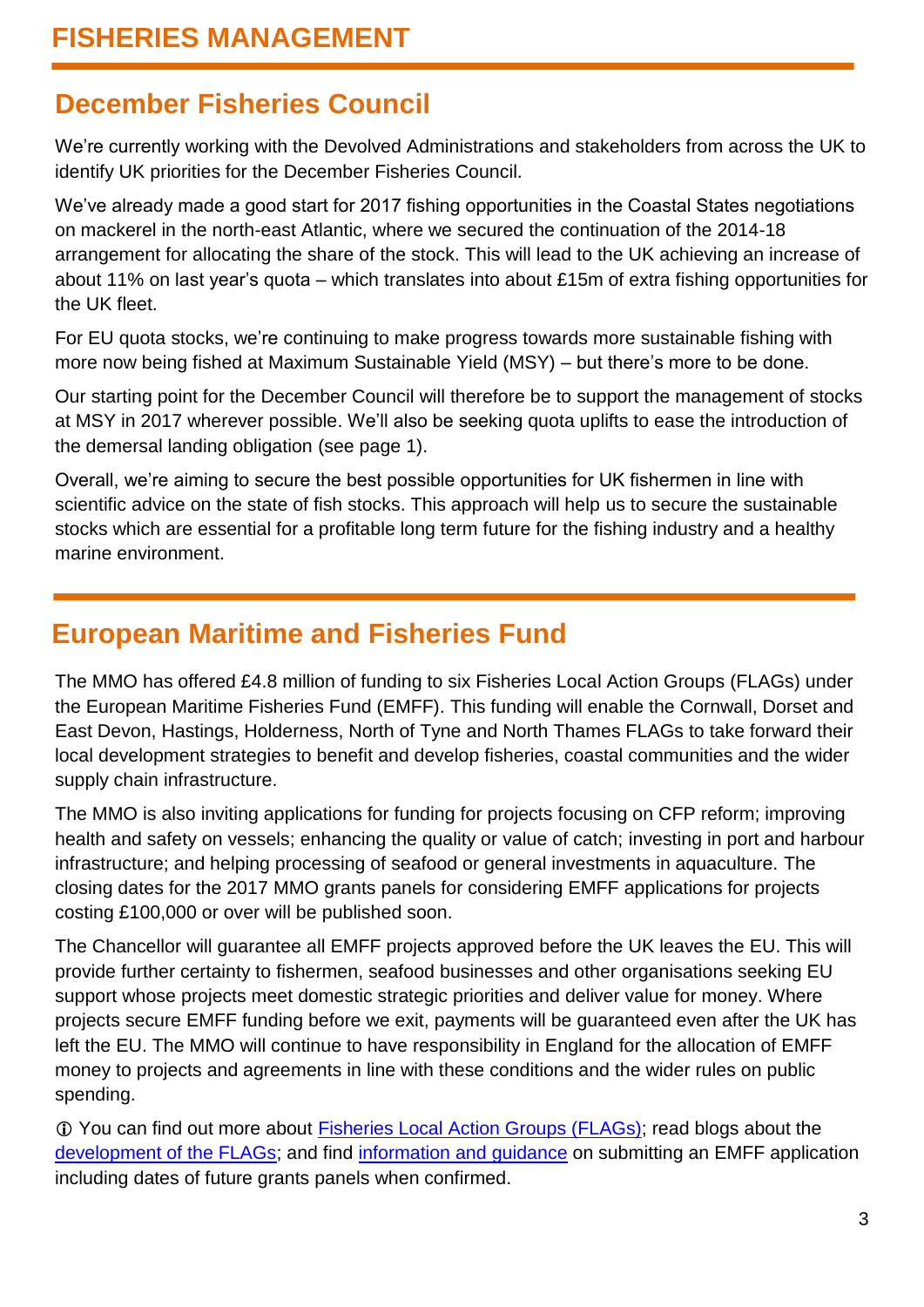#### **The Cod Plan amendment**

The radical amendment of the Cod Plan will take effect from 1 January 2017. Under this amendment, the days at sea regime will be discontinued. This 'effort' regime has become an obstacle to the successful implementation of the landing obligation because it impedes the adoption of sustainable fishing practices.

The Total Allowable Catch (TAC) setting elements of the plan will also be



removed. However, the agreement recognises the need to take into account appropriate minimum and precautionary biomass levels.

In reaching this agreement, the EU institutions acknowledge the considerable improvements in selectivity and cod avoidance that fishermen have made over recent years and the agreement stresses the importance of continuing and developing these moving forward.

The new plan is a temporary measure that is compatible with the landing obligation (see page 1). As a result, North Sea cod will come under the landing obligation for some gears from next year.

The new plan will be superseded by forthcoming multi-species management plans for each relevant sea area.

#### **Deep sea fisheries**

There is now an informal agreement between the Presidency, European Parliament and Commission on a package of measures to regulate deep sea fisheries in EU waters. The measures will protect deep sea species and vulnerable marine ecosystems and manage deep sea fisheries in a proportionate way. The Deep Sea Fisheries Regulation will secure a '3-way lock' on deep sea bottom trawling activity. An 800m depth ban on bottom trawling in deeper waters will protect vulnerable marine ecosystems there. The package includes protection for specific areas with vulnerable marine ecosystems in waters shallower than 800m by closing them to bottom trawling. A 'fishing footprint' will restrict the activities of targeting vessels using bottom trawls to within established fishing grounds.

UK fishing industry representatives and environmental groups, particularly through the Deep Sea Conservation Coalition, have worked closely with Defra, the Devolved Administrations and others to help shape the Regulation.

The Regulation is going through its final adoption process, culminating in the European Parliament vote on it which is expected in December. The new measures are likely to come into force early in 2017.

You can read more about the [Deep Sea Fisheries Regulation.](http://ec.europa.eu/information_society/newsroom/cf/mare/itemlongdetail.cfm?item_id=32668&subweb=343&lang=en)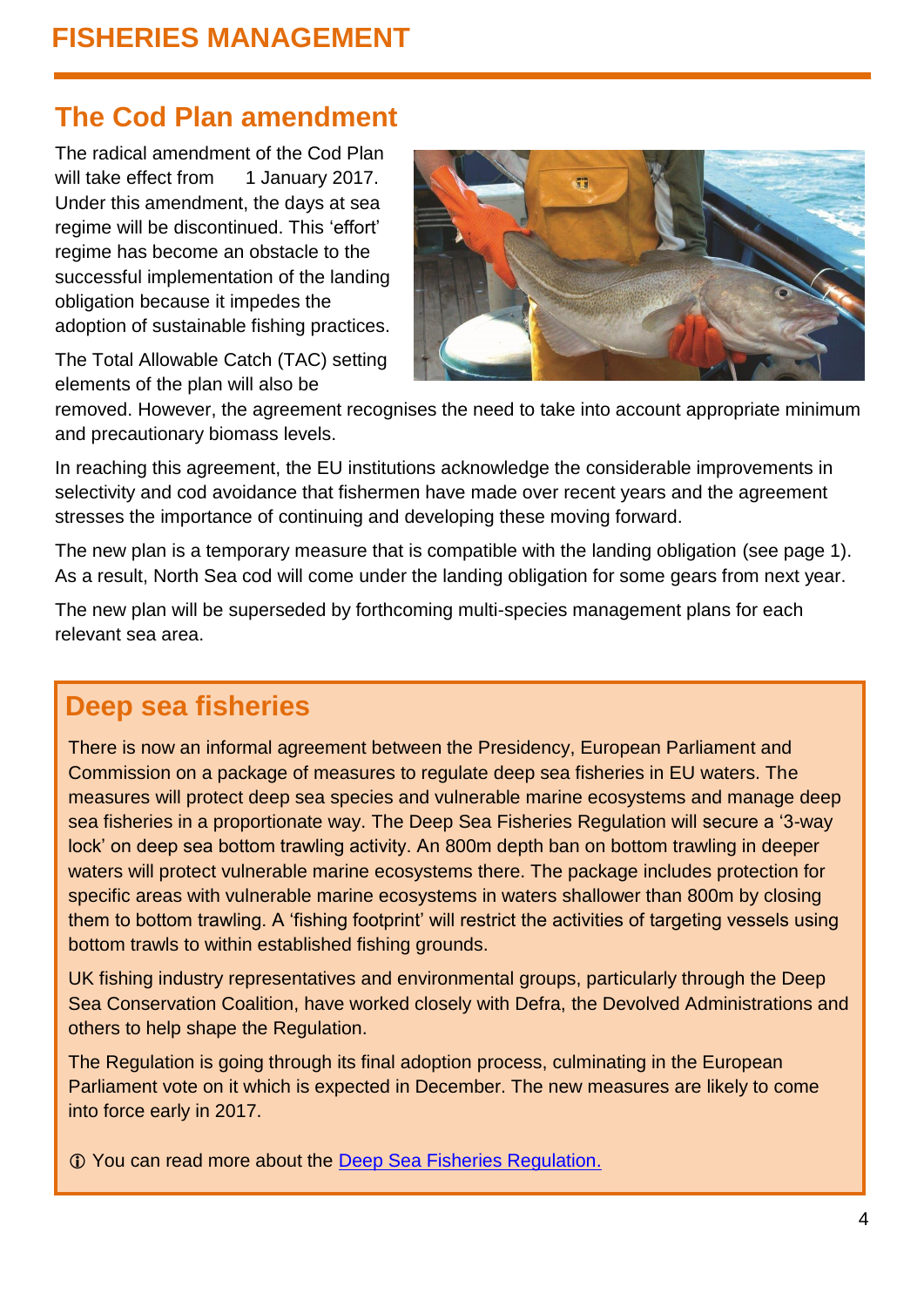## **Completing and managing the 'Blue Belt'**

The UK Government remains committed to completing the 'Blue Belt' of marine protected areas (MPAs), filling all remaining ecological gaps in the network and ensuring sites are well managed.

For tranche 3 Marine Conservation Zones (MCZs), we'll be mainly drawing sites from the remaining recommendations made by stakeholders in the MCZ Regional Projects. Where we've identified gaps in the network that can't be addressed by any of the remaining recommendations, Natural England and JNCC (Joint Nature Conservation Committee) are developing alternative options.

As with tranche 1 and 2 MCZs (designated in 2013 and 2016), we'll continue to work closely with local and national stakeholders before the formal



consultation. This is helping us understand the potential benefits and impacts of designating specific sites, and to consider options for the conservation aims to be achieved while minimising the impact on sea users. We'll consult formally on sites in late summer 2017, before designating sites in 2018.

The regulators are continuing to develop proposals for fisheries management measures for inshore and offshore sites in the MPA network. We expect measures for all tranche 1 MCZs and European Marine Sites to have been identified and subject to public consultation, where necessary, by the end of 2016. For new sites, we expect appropriate fisheries management measures to be identified within two years of designation. European Marine Sites still form an important part of the Government's 'Blue Belt' commitment and as such all regulators will continue, and are still obliged, to apply the requisite protection measures in line with the current regulatory framework.

#### **MPA management – a view from the regulators**

The MMO and Inshore Fisheries and Conservation Authorities (IFCAs) continue on track to deliver MPA management to contribute to meeting the Government's 'Blue Belt' commitment. For European Marine Sites and tranche 1 MCZs the MMO has implemented four new byelaws and IFCAs 27 new byelaws and 13 voluntary measures. They expect that about 15 more byelaws will be needed to complete the management of designated European Marine Sites and the 27 tranche 1 MCZs. The MMO and IFCAs consult on all proposed byelaws before seeking the Secretary of State's approval for them The MMO quality assures all IFCA byelaws and works with Defra, JNCC and Natural England to develop offshore MPA management measures.

The MMO and IFCAs continue to work with the MPA Implementation Group, which includes fisheries and marine conservation interests, to plan for the introduction of management measures for the 23 tranche 2 MCZs to be in place by January 2018. The IFCAs and MMO will continue to work at pace with Defra, JNCC, Natural England and the Environment Agency to deliver the 'Blue Belt'.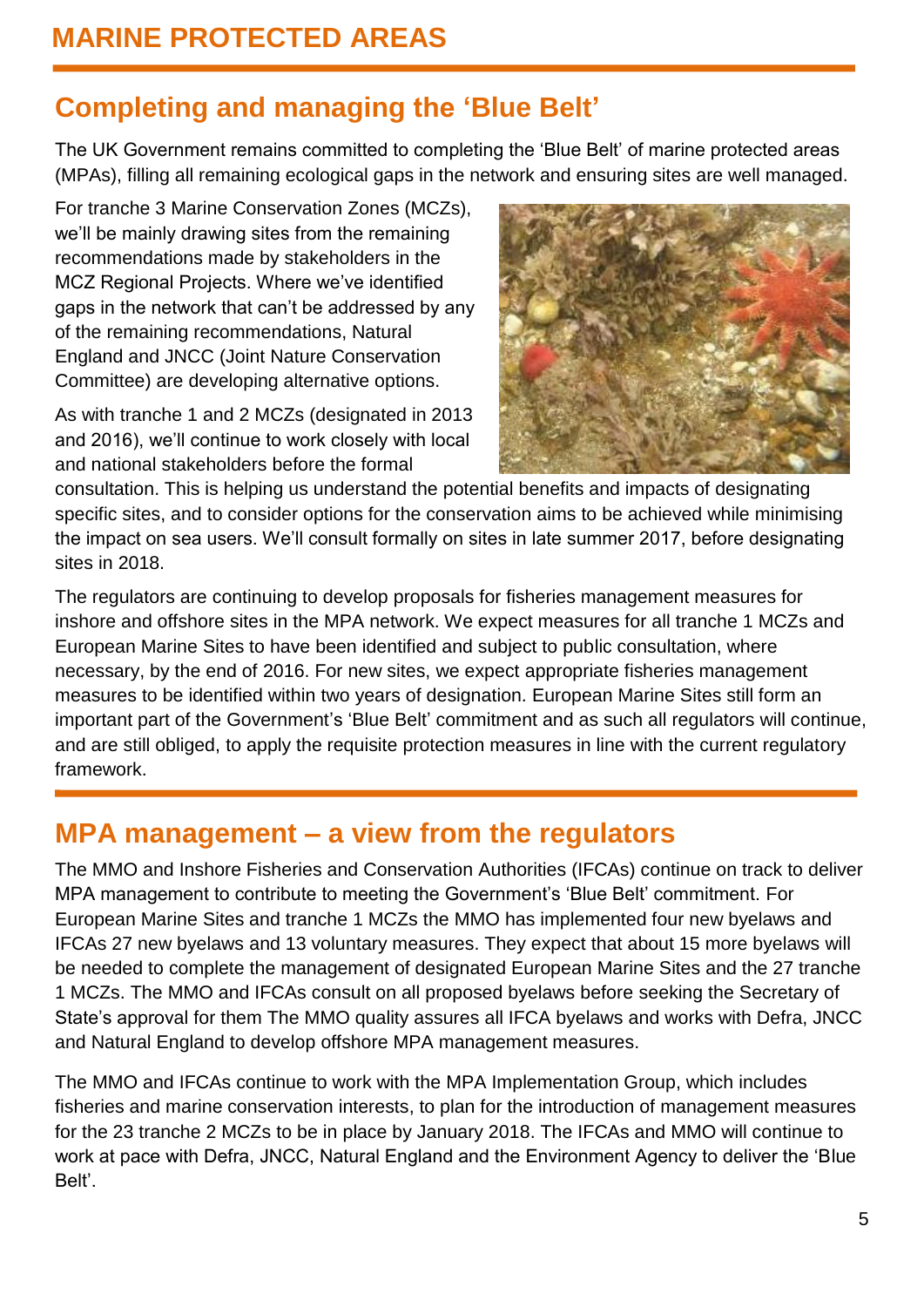# **Seafood Industry Expert Working Group**

Earlier in the year Defra set up the Seafood Industry Expert Working Group to develop a plan to support the future economic success of the seafood industry in England. Fisheries Minister, George Eustice, appointed Group members from across the seafood chain to increase collaboration and use the full expertise available from across the industry.

The Group's expert members are drawn from Seafish, British Ports Association, National Federation of Fishermen's Organisations, New Under Ten Fishermen's Association, Shellfish Association of Great Britain, British Trout Association, Scottish Aquaculture Research Forum/Fisheries Innovation Scotland, a retailer and two seafood companies.



The Group will build on the work

undertaken by the Seafish taskforce, set up in 2015, which developed a vision for the seafood industry in 2040.

The Group will be preparing an action plan for the seafood sector which identifies and prioritises actions for industry, Seafish, government and other key players for achieving the Seafood 2040 vision. It is due to report to Ministers in 2017. The Group is currently developing its programme of work.

You can read the [Seafood 2040 vision.](http://www.seafish.org/about-seafish/news-and-events/news/seafood-2040-strategy-for-england)

#### **Sea angling 2017 survey**

Sea anglers are being invited to take part in a survey which will provide estimates of recreational catches. The data will help the UK Fisheries Administrations and Inshore Fisheries and Conservation Authorities (IFCAs) to build a strong evidence base on sea angling to stand alongside the extensive data on commercial fishing.



Where management measures are needed for both recreational and commercial fishing to conserve fish stocks, accurate data on sea angling catches will ensure measures are based on the best available evidence. The survey will also generate new data about the economic value of sea angling to the UK economy. The survey is commissioned by Cefas and undertaken by Substance.

 You can find out about the survey and how to join in by emailing: [seaangling2017@substance.net](mailto:seaangling2017@substance.net)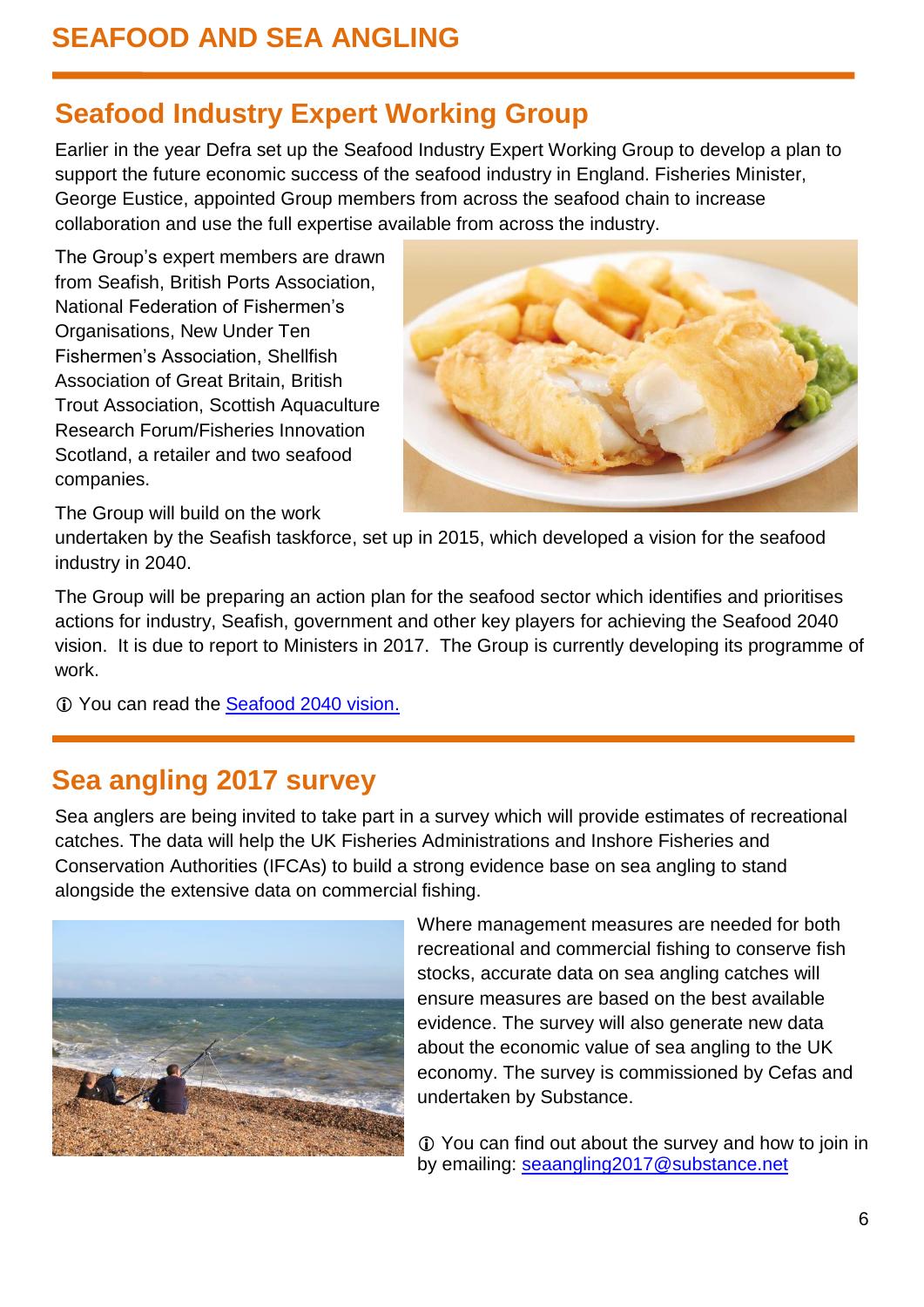#### **MMO NEWS**

# **South Marine Plans**



The MMO is inviting views on the draft South Marine Plans.

 You can find out more about the [consultation](https://www.gov.uk/government/collections/south-marine-plans) which closes on 27 January. If you have any questions, please email [planning@marinemanagement.org.uk](mailto:planning@marinemanagement.org.uk)

## **Developing the next phase of England's marine plans**

Following consultation in the spring, the MMO published the [Statements of Public Participation](https://www.gov.uk/government/publications/statement-of-public-participation-north-east-north-west-south-east-and-south-west) (SPP) for the north east, north west, south east and south west marine plans in July. The SPPs set out how and when stakeholders can be involved in developing the next phase of marine plans.

Alongside work on the Statements of Public Participation, the MMO has run a [Call for Issues with](https://www.gov.uk/government/news/call-for-issues-with-supporting-evidence-for-next-phase-of-marine-planning-launched)  [Supporting Evidence](https://www.gov.uk/government/news/call-for-issues-with-supporting-evidence-for-next-phase-of-marine-planning-launched) for each of the plan areas. The Call, which closed in August, asked stakeholders about potential challenges and opportunities in the marine plan areas over the next 20 years. During the Call the MMO held workshops in each of the four plan areas. The workshop discussions are reported in [issues information sheets.](https://www.gov.uk/government/collections/marine-planning-issues-information-sheets)

After consultation in the spring, the MMO has also published the Sustainability Appraisal Scoping [Report.](https://www.gov.uk/government/publications/sustainability-appraisal-scoping-report-north-east-north-west-south-east-south-west-marine-plans) This new style of report includes a number of report cards, which clearly and succinctly set out the key areas that the Sustainability Appraisal will consider. These are biodiversity, cultural heritage, geology, seascape and landscape, water, air quality, climate, communities and economy.

#### **Inshore Vessel Monitoring System**

The MMO is working with IFCAs to develop and use an inshore vessel monitoring system (IVMS) as a management tool for marine protected areas and inshore fisheries.

The project has produced a specification for IVMS devices for vessels less than 12 metres. The specification details mandatory requirements for a device in order for it to be effective as a compliance and monitoring tool.

Following rigorous testing, the MMO has now approved three devices. The MMO will now work with the IFCAs to implement the devices.

You can find out more on the [IVMS](https://www.gov.uk/government/publications/inshore-vessel-monitoring-system-ivms) or contact [IVMS@marinemanagement.org.uk](mailto:IVMS@marinemanagement.org.uk)